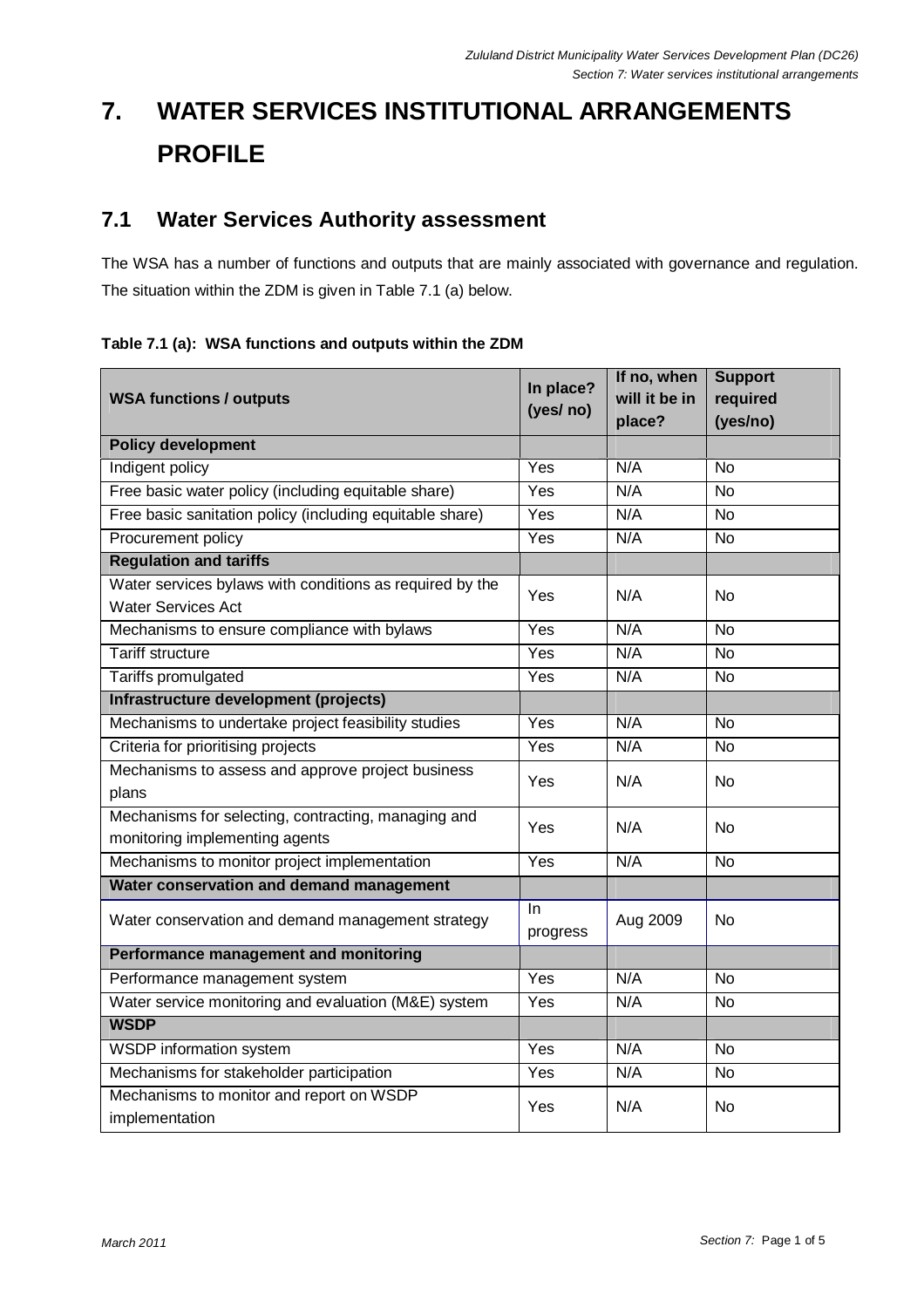| <b>WSA functions / outputs</b>                           | In place?<br>(yes/ no) | If no, when<br>will it be in<br>place? | <b>Support</b><br>required<br>(yes/no) |
|----------------------------------------------------------|------------------------|----------------------------------------|----------------------------------------|
| <b>WSP institutional arrangements</b>                    |                        |                                        |                                        |
| Criteria to select appropriate WSPs                      | Yes                    | N/A                                    | N <sub>0</sub>                         |
| Mechanisms to contract, manage and monitor WSPs          | Yes                    | N/A                                    | N <sub>0</sub>                         |
| Mechanisms to approve WSP business plans                 | Yes                    | N/A                                    | No                                     |
| <b>WSA overall capacity</b>                              |                        |                                        |                                        |
| Sufficient staff and systems to fulfil all WSA functions | No                     | End 2009                               | N <sub>0</sub>                         |
| Other (state)                                            |                        |                                        |                                        |

| Table 7.1 (a): WSA functions and outputs within the ZDM |
|---------------------------------------------------------|
|---------------------------------------------------------|

### **7.2 By-laws affecting water services**

ZDM has worked extensively on the development of a water services policy and by-laws for the district. The documents were finalised by June 2008 and approved by Council. The by-laws have since been promulgated and are being enforced throughout. The documents are available on the ZDM website at www.zululand.org.za for information.

### **7.3 Water services providers' institutional arrangements**

ZDM was awarded the Water Services Authority function in 2003 as part of the division of powers and functions amongst municipalities. The allocation of the water services function then resulted in a Section 78 investigation to be done to determine the most appropriate water services provider arrangements to provide water services in the district at the time and in future.

The investigation started off by determining the status quo with water services provision in the district at the time. A survey was done of all infrastructure assets, all costs related to water services were compiled and ring fenced, and staff organograms with vacant positions were drafted. It was known that the status quo situation was below the ideal and therefore and exercise was done to assess the current gaps and compile a model based on the existing WSP arrangements at the time, but only operating at the ideal level of service provision. This model was then compared with different scenarios of possible restructuring to determine the most appropriate long term WSP arrangement. The following WSP options were considered at the time:

- Option 1 (Internal WSP) ZDM creates an internal department that is responsible for water services provision throughout the entire district
- Options 2 (Partly internal and partly external) At the time two of the municipalities, namely Ulundi and Nongoma Municipalities, had insufficient capacity to perform the water provision function in their respective areas and it was clear that ZDM would have to take over the service in these areas in any event. The remaining three municipalities, namely uPhongolo, eDumbe and Abaqulusi did however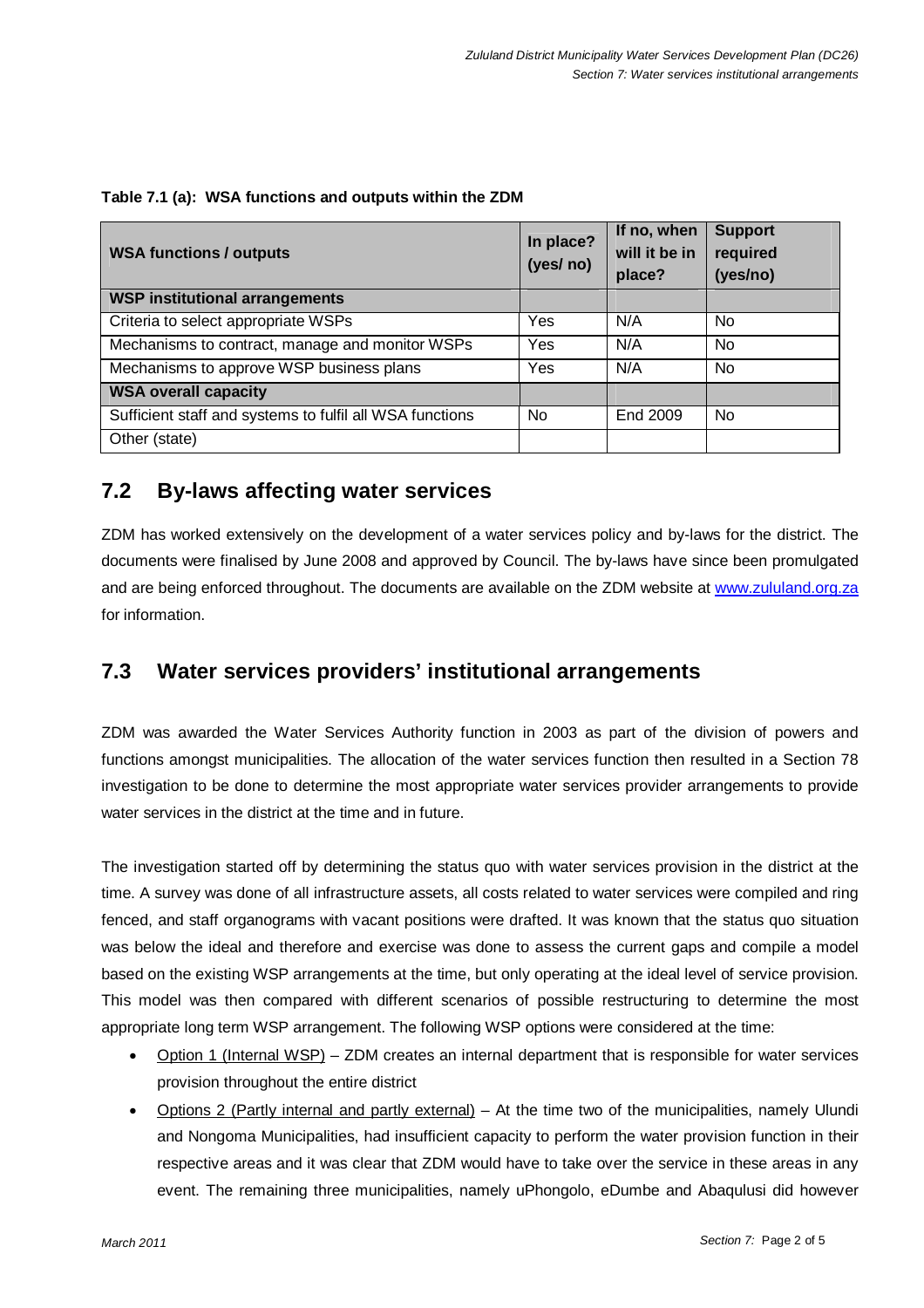pose potential to provide the service themselves and act in combination as an external WSP to ZDM. This option was therefore also considered and costed.

• Option 3 (Partly internal and partly external) – The option was also considered whereby the bulk services were separated out and the scenario considered where ZDM provides the bulk services throughout the district. The reticulation service would then be provided also by ZDM in the Ulundi and Nongoma municipal areas and again by the uPhongolo, eDumbe and Abaqulusi municipalities in their respective areas.

A number of key issues were identified during the assessment that had a significant influence on the eventual decision making process, as follows:

- Contracting the provision function out to an external provider (private sector or water board) was viewed as a potential risk in that such an institution would be focused on profit making rather than the long term preservation of the WSA assets. Such contracts are typically between 20 and 30 years and the risk is that assets are maintained only to the minimum level required during this time and that only the minimum required effort and money is spend on O&M activities and thereby maximising profits. This can be managed by the WSA to a large extend but only if the WSA have the systems in place to perform proper monitoring and evaluation of the provider. It was agreed at the time that ZDM would not be in an immediate position to do that.
- Due to the huge backlogs in the district ZDM is still in the middle of a massive infrastructure roll-out process and will be for the next 15 years still. During this time many old plants and schemes will be de-commissioned and taken over by new infrastructure from the regional schemes. This will therefore have a constant impact on staff and lead to regular restructuring taking place. The constant changing situation will therefore make it difficult to enter into long-term contracts for external service providers and it was felt that this transformation process could be more easily managed internally.
- Skilled senior management is needed at various levels in the organograms irrespective of which service provision options are being considered. These skilled personnel can only be attracted with the appropriate salary levels and due to the costs involved and the shortage of skills should be utilised as effectively as possible. There was a definite benefit in scale identified in applying costly resources over the biggest possible area. Therefore the ability of certain institutions, for instance a rural local municipality, to attract these skills were questioned and taken into consideration during the final decision making process.
- During the assessment it also became clear that certain specialised skills and functions should rather be outsourced than developed in-house. One example is mechanical and electrical expertise, which are needed on an ad-hoc basis and makes sense to contract in when needed.
- From the start there was a distinction made between bulk and reticulation infrastructure. In the case of water supply the bulk infrastructure was considered to be the abstraction, treatment and conveyance up to the main storage reservoirs. In the case of sewerage that bulk was considered to be mainly the sewage works. A split in the bulk and reticulation service provision was considered throughout and even with the internal option it made sense to keep the functions separate up to a certain management level.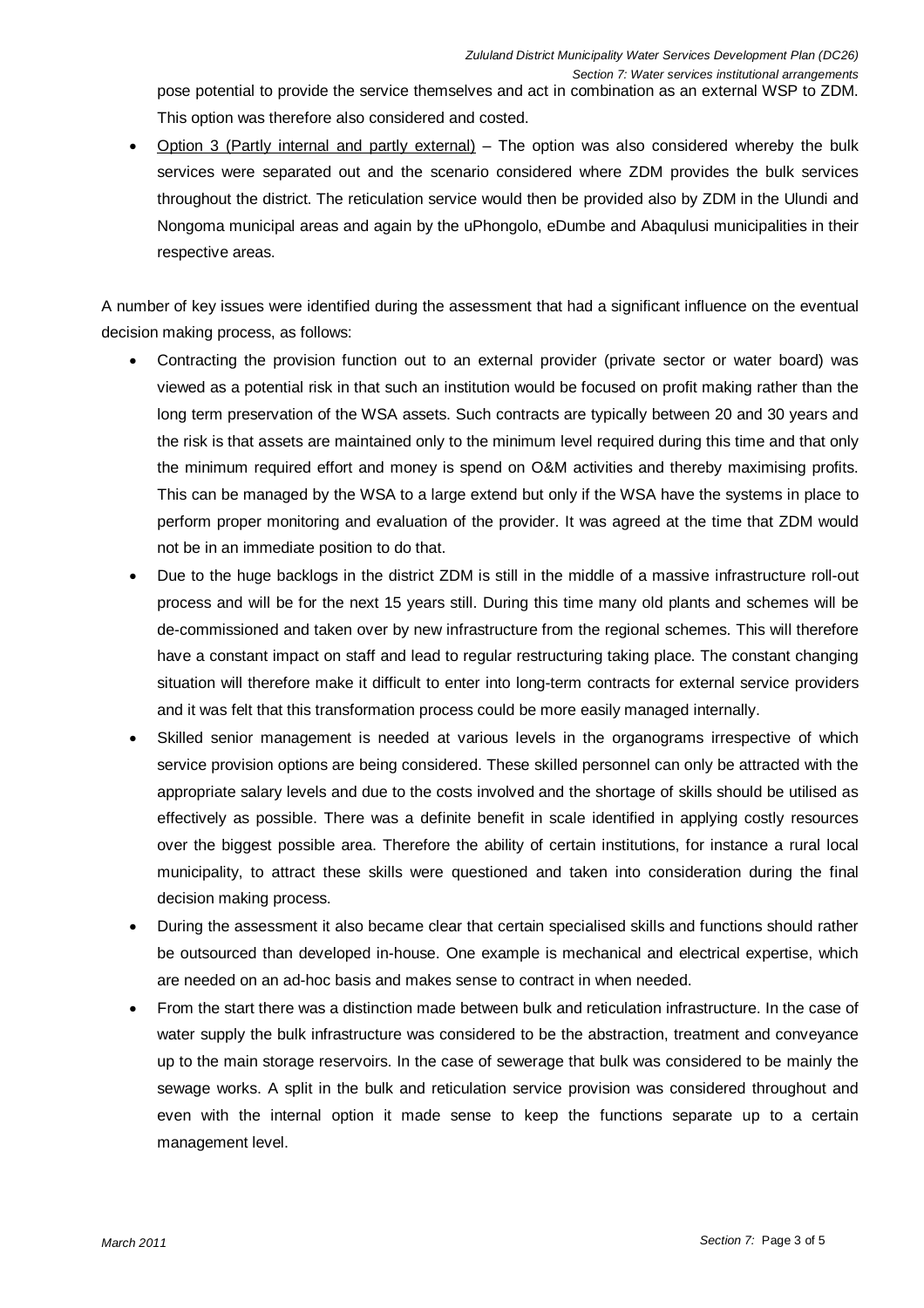- Section 7: Water services institutional arrangements
- This district also poses physical constraints in terms of access routes from various places, travel times and other logistical considerations that had to be taken into account for all options that were considered.

Each of the options was costed and the results are shown in Table 7.3 (a) below. The table summarises the costs associated with each option that was considered and the estimates were done not only for the current year but forecasts were done up to year 5 and year x, where all consumers will have access to services.

|               |                   | <b>Ops Costs</b> | <b>Pers Costs</b> | <b>Total Costs</b> |
|---------------|-------------------|------------------|-------------------|--------------------|
| <b>YEAR 1</b> | <b>Status Quo</b> | R 44,304,250     | R 28,611,470      | R 72,915,720       |
|               | Comparator        | R 52,294,431     | R 49,781,179      | R 102,075,610      |
|               | Option 1          | R 80,923,910     | R 15,388,264      | R 96,312,174       |
|               | Option 2          | R 52,168,593     | R 51,058,679      | R 103,227,272      |
|               | Option 3          | R 85,530,263     | R 16,228,825      | R 101,759,088      |
|               | Option 1          | R 84,298,424     | R 16,960,203      | R 101,258,627      |
| <b>YEAR 5</b> | Option 2          | R 52,163,074     | R 50,882,541      | R 103,045,615      |
|               | Option 3          | R 83,991,628     | R 17,684,455      | R 101,676,083      |
|               | Option 1          | R 79,343,627     | R 22,920,648      | R 102,264,275      |
| <b>YEARN</b>  | Option 2          | R 52,178,163     | R 52,270,810      | R 104,448,959      |
|               | Option 3          | R 79,856,990     | R 23,544,969      | R 103,401,959      |

#### **Table 7.3 (a): Summary of Costs**

The different options were also rated in terms of the following selected criteria:

- Environmental sustainability
- Financial sustainability
- Efficiency of management proposed structure
- Efficiency of customer care
- Efficiency to perform maintenance of assets

On the basis of the above criteria it appeared that Option 1 was likely to achieve the best overall performance in terms of services delivery in the district. Option 3 followed with Option 2 being the least sustainable. As may also be noted one of the key determinants in this rating system related to personnel and institutional arrangements. Structural arrangements, staff numbers and staff levels proved to be more efficient in Option 1 due to it being a single entity. This results in minimisation of duplication which is not the case in Options 2 and 3 owing to the inherent geographical and institutional split in the services provisioning function.

On the basis of the above findings the following recommendations were accepted by Council:

• In terms of the findings of the Section 78 assessment all indications showed that the internal option (1) should be adopted by Council since it clearly provides the best option for services provision in the Zululand District;